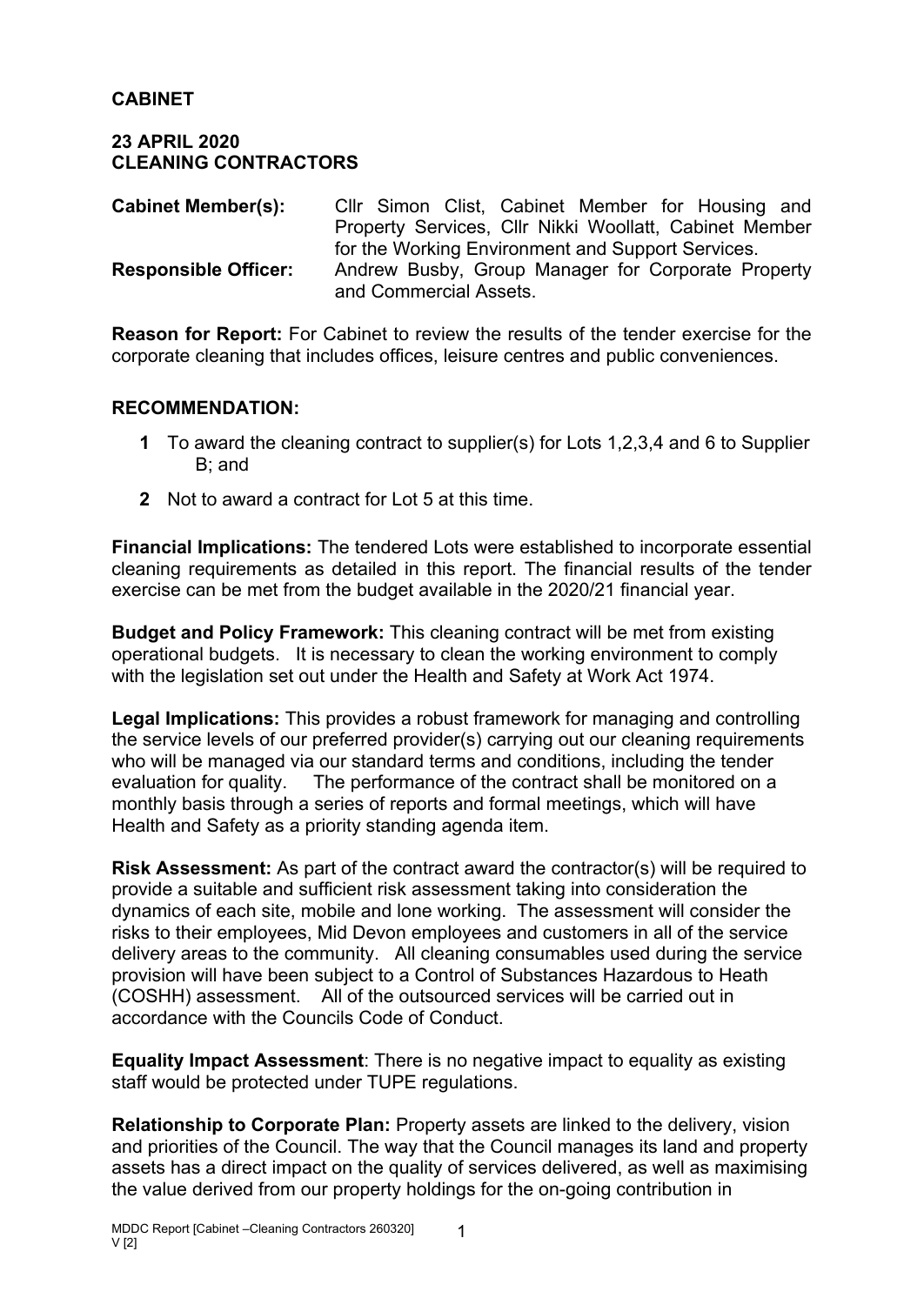balancing the Councils budget. To maximise the value derived from all Council property for its stakeholders, by delivering an efficient and fit for purpose corporate property solutions service.

**Impact on Climate Change**: Quality questions form 60% of the tender return, bidders are required provide a quality statement on how their service delivery model makes provision for its environmental impact. Scope 3 emissions will be reduced as the service delivery model will be more efficient.

## 1.0 **Introduction**

A project team was created with the aim of completing the task of rationalising and tendering a Corporate Cleaning solution across our estate.

- 1.1 The tasks included but were not limited to, cleaning lots which grouped together activities and business unit requirements. Corporate Property & Commercial Assets (CPCA) have collated cleaning specifications and fiscal data from business units which formed the basis of the tender.
- 1.2 The lots initially include the Corporate Sites, Leisure Dry Side and HRA stock, these may need further breakdown dependant on the capability, and the Council have ensured SMEs were in a position to bid.
- 1.3 The project team considered the grouping of activities to determine the correct packages ensuring that they did not exceed the capabilities of suppliers.

## 2.0 **Vision and Objectives**

The project was a financial and service quality requirement designed to let new contract(s) or use existing framework cleaning contract(s) to deliver consistent, value for money cleaning services to the council. These contract(s) are designed to improve the working conditions and extend the life of assets and their fixtures and fittings. The new contract(s) will provide the opportunity to reduce reporting lines for the various activities and afford the responsible person for cleaning services time to monitor and manage cleaning activities across the estate.

- 2.1 This will in turn ensure the expectations of our internal customer are met and the assets receive a reliable service provision.
- 2.2 The aim of the cleaning tender was designed to future proof the cleaning services across the council, reducing costs and improving quality year on year for the life of the contract(s) let. Successful completion of the tender has provided the council with options to improve service delivery, consistency and economies of scale for both cleaning services and cleaning consumables.

2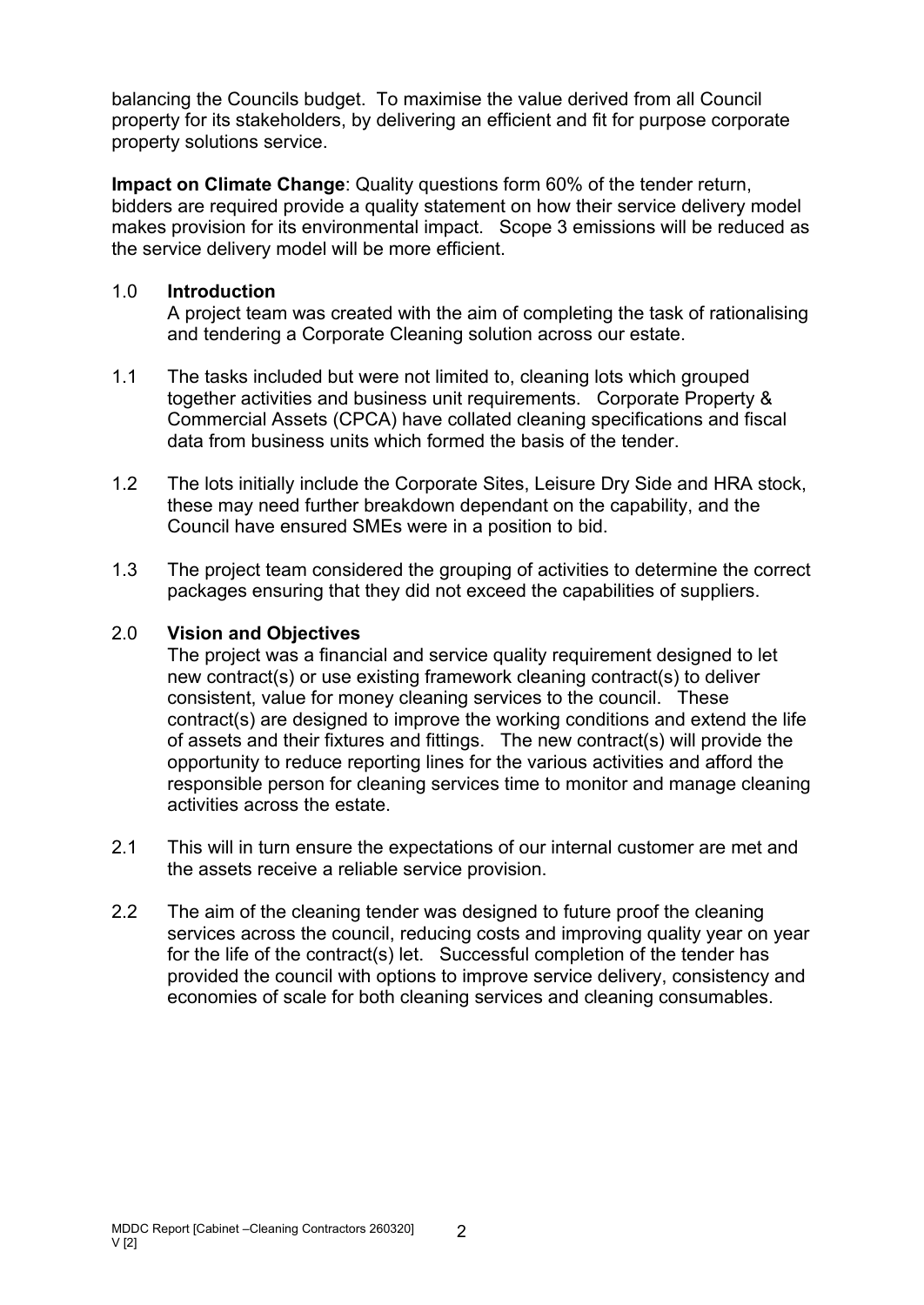## 2.3 Existing Cleaning Arrangements

2.31 Corporate cleaning is presently completed by a combination of directly employed staff with 7 post holders, 2.44 FTE out of the 3.62 FTE posts budgeted for from the 19-20 financial year and third party service providers. This solution does not provide an economic cleaning provision to a standard that removes the risk to employees and customers in the corporate assets of operating in an environment that is not clean. The current delivery model is disjointed and costly in repeat cleans of the same areas to cover for poor quality.

2.32 There are regular gaps in this provision which create frustration to our internal and external customers, this approach creates uncertainty which increases the risk element.

2.33 Window cleaning, gutters, roads and pathways are presently completed on an ad hoc basis which is not efficient or cost effective, and a number of service providers are used for these services which does not give an economy of scale that is commensurate with a viable and economic solution.

2.34 Voids cleaning is currently completed by a service partner, there has been more than one provider in recent years which has led to inconsistencies in the service delivery. The voids cleaning process forms part of a two week timeframe from the stock being empty to the premises being occupied again. The process requires a pre void clean price based on an inspection prior to the exit of the present occupier; this may involve needle sweeps/collection and disposal of needles, blood/faeces/body fluids/fat/grease and large amounts of filth. The number of cleans required depends on the number of voids the current average is 280 per year, this could be higher or lower.

2.35 Mid Devon Leisure operates in excess of 100 hours each week, 362 days per year, inclusive of non-participating spectators 1,023,126 visits were recorded in 2018/19. With high levels of footfall through the facilities cleaning is a significant factor and forms part of the daily duties for the front line staff; whilst Duty Officers check the standards and walk the facilities continuously throughout the operational hours. The majority of these duties are completed by the lifeguards during their rotations on and off of poolside duties.

2.36 Best practice guidelines are that rotation cycles away from the poolside environment are necessary to maintain maximum vigilance during the duty period, where observation of the bathers is the primary duty. Infection control dictates, the priority for the lifeguard team is ensuring the wetside (swimming pools, changing and toilet facilities) areas are cleaned and maintained as this is the highest risk area of infection and contamination, this work stream will be retained as a leisure activity.

2.37 Cleaning of the dryside areas (receptions, courts, halls, meeting/training areas, saunas, toilets and public walkways), including the replacement of consumables during operational hours is completed by the lifeguards.

2.38 The specific timings for duties is based on customer flow in order to miminalise disruption to the consumer.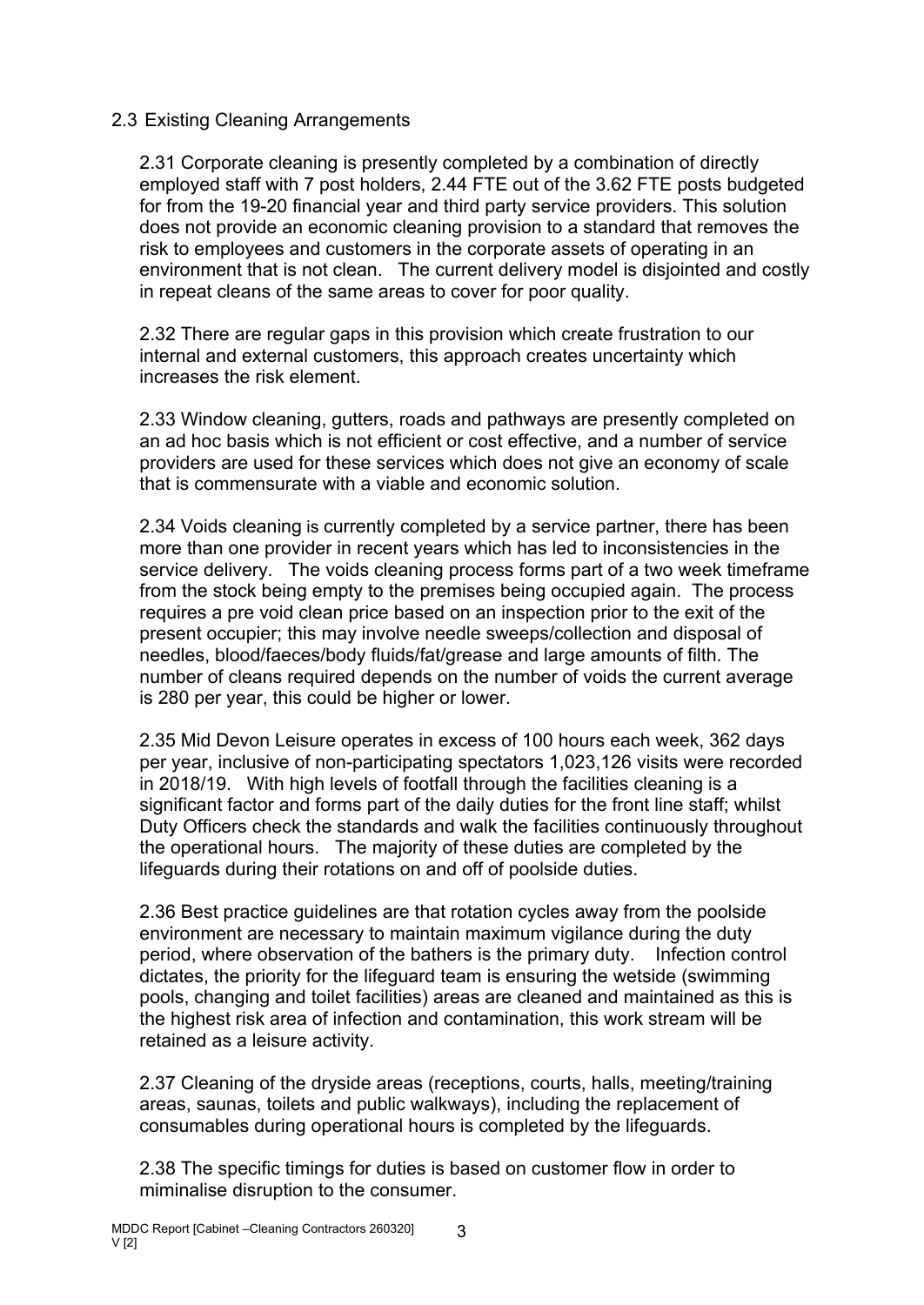Their duties also include:

- $\circ$  Support to the fitness gym and class studios
- o Dealing with instances of unplanned contamination
- o Faecal incidents
- o Spillages of food/drinks
- $\circ$  Litter picking
- o Equipment maintenance
- o Property checks
- o Health & safety record keeping
- o Retail stock management.

Dryside cleaning is regularly noted as being below standard by the users, and periodic cleaning can currently only be undertaken once per week due to lifeguard duty priorities.

2.39 Carlu Close offices, toilets and shower facilities are presently completed by a third party service provider. This solution has had a number of service providers who have found it a difficult environment to operate in and have not been capable of completing the required security element, ensuring the site is secure post cleaning activities.

2.40 This has produced a service delivery model that is not value for money or delivered to a standard that removes the risk to employees and customers in the corporate asset.

## 3.0 **Scope of the Cleaning Contract**

Internal Stakeholders

- Mid Devon Leisure
- Building Services (HRA)
- Waste Depot
- 3.1 The above business areas will be affected with changes in working practices around the delivery and procurement of consumables, cleaning services and the introduction of periodic cleaning activities. It is the aim of the project team to award contract(s) commencing in the 2020/21 fiscal year.

#### **4.0 Project Benefits**

- 4.1 The tangible benefits are that the Cleaning Service provision will operate in a safe and compliant manner in future years; an outsourced cleaning provision will provide innovation, an industry best practice standard of cleaning by subject matter experts, which will improve the working environment.
- 4.2 Outsourcing cleaning services affords the council the time to concentrate on our core competencies; the management of the cleaning and janitorial resources payroll, employee benefits, sick leave and other HR tasks are completed by the strategic service partner(s).
- 4.3 The service partner(s) will be able to make adjustments based on the council needs, if the business requires more cleaners during a busy time, the

4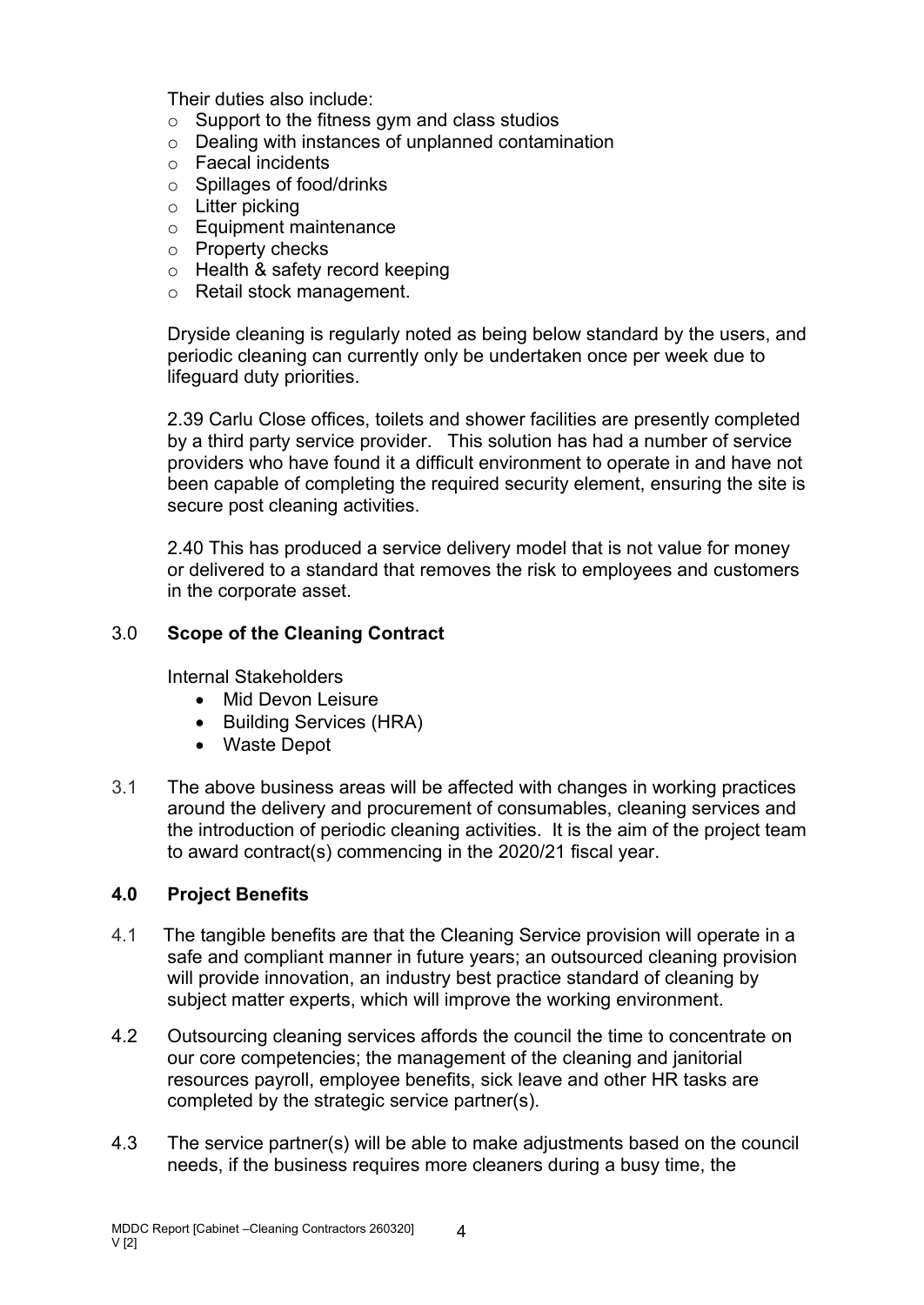company will be able to provide it, if the business requires fewer, and the company will also allow you to scale back.

## 5.0 **Scope of Lots**

The scope of the Lots that have been tendered are as follows:

- **LOT 1** Project Office Building Cleaning and Public Conveniences– to Include: Phoenix House - Old Road - Pannier Market - Chapels - Common Room (Westfield Road) - Amory Park Office - Empty bins, clean desks & chairs, hoover floors, clean windowsills, clean blinds (high levels, door frames, vents, lights) Kitchens – Empty bins, clean sides, clean white goods, hand towels, mop/hoover floors Toilets – Clean toilets, clean sinks, replenish toilet rolls and hand towels, wipe partitions, wipe window sills, mop floor Public Areas – Hoover floors and stairs, clean banisters, clean windowsills, lift doors, glass banisters
- **LOT 2 -** Project Window Cleaning Internal & External and Gutters to Include: Phoenix House - Carlu Close - Old Road - Exe Valley Leisure Centre - Culm Valley Leisure Centre - Lords Meadow Leisure Centre - Pannier Market - Bus Station – Amory Park
- **LOT 3 –** Specialist Voids Cleaning HRA Stock Builders Clean - Hoover floors, carpet cleaning, clean windowsills, clean blinds (High Levels, door frames, vents, lights) Kitchens - Clean sides, clean white goods, mop/hoover floors Toilets – Clean toilets, clean sinks, wipe walls/partitions, wipe window sills, mop floor Living Areas – Hoover floors and stairs, clean banisters, clean windowsills

Externals – Cleaning of doors, windows, rain water gutters.

- **LOT 4 –** Project Play areas, roads and pathways
- **LOT 5 –** Project Leisure Dry Side
- **LOT 6 –** Project Carlu Close A separate lot is require due to future relocation and the operational nature/difficulties this site presents. To ensure the current SME service provider is able to compete, Lot 1 will be for office cleaning as a standard for all sites and a separate Lot for Carlu that will allow the council to have contract options upon award.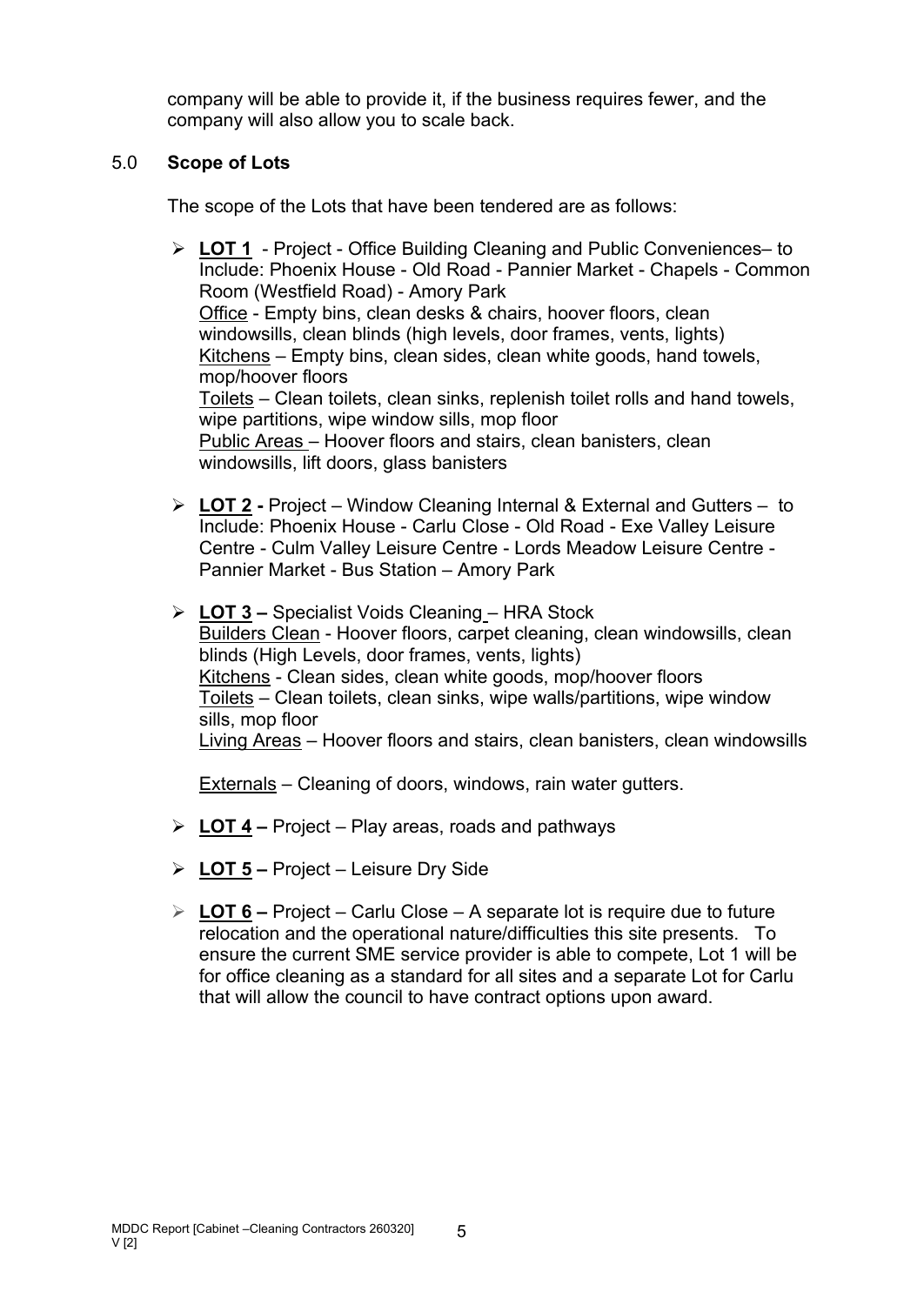#### 6.0 **Financial Information**

6.1 An indicative budget of circa £155k had been identified based on current run rates, this will have a separate cost control sheet, once the initial assessments and any consultant costs have been agreed. The cleaning contract will deliver value for money by improving efficiencies as well as the standard of cleaning across the whole portfolio.

| <b>LOT</b>       | Location                          | <b>Tender Description Breakdown</b> | <b>Costs £</b> |
|------------------|-----------------------------------|-------------------------------------|----------------|
| Lot 1            | <b>Phoenix House</b>              | <b>Materials</b>                    | 873.86         |
|                  |                                   | Library - Subcontractors            | 840.00         |
|                  | <b>Office Cleaning</b>            | Staffing                            | 28,800.37      |
|                  |                                   | Subcontractors                      | 25,435.28      |
|                  |                                   | <b>Materials</b>                    | 4,912.42       |
|                  | Public<br>Conveniences            | Staffing                            | 17,803.78      |
|                  |                                   | <b>Materials</b>                    | 1,084.33       |
|                  | Cemeteries                        | Subcontractors                      | 55.00          |
|                  | <b>Amory Park</b>                 | Subcontractors                      | 800.00         |
|                  | Common Room                       | Staffing                            | 2,413.43       |
|                  |                                   | Subcontractors                      | 100.00         |
|                  |                                   | <b>Total LOT 1</b>                  | £83,118.47     |
| Lot 2            | <b>Phoenix House</b>              | Subcontractors                      | 1,568.33       |
|                  | Old Road                          | Subcontractors                      | 350.00         |
|                  |                                   | <b>Total LOT 2</b>                  | £1,918.33      |
| Lot 3            | <b>VOIDS</b>                      | Subcontractors                      | 23,426.54      |
|                  |                                   | <b>Total LOT 3</b>                  | £23,426.54     |
| Lot 4            | Play Areas, Roads<br>and Pathways | Subcontractors                      | 8,089.75       |
|                  |                                   | <b>Total LOT 4</b>                  | £8,089.75      |
| Lot 5            | Leisure Dryside                   | Staffing                            | 24,402.00      |
|                  |                                   | <b>Materials</b>                    | 4,950.00       |
|                  |                                   | <b>Total LOT 5</b>                  | £29,352.00     |
| Lot <sub>6</sub> | Carlu Close                       | Subcontractors                      | 9,315.00       |
|                  |                                   | <b>Total LOT 6</b>                  | £9,315.00      |

6

| <b>TOTAL</b> | 155,220.09 |
|--------------|------------|
|              |            |